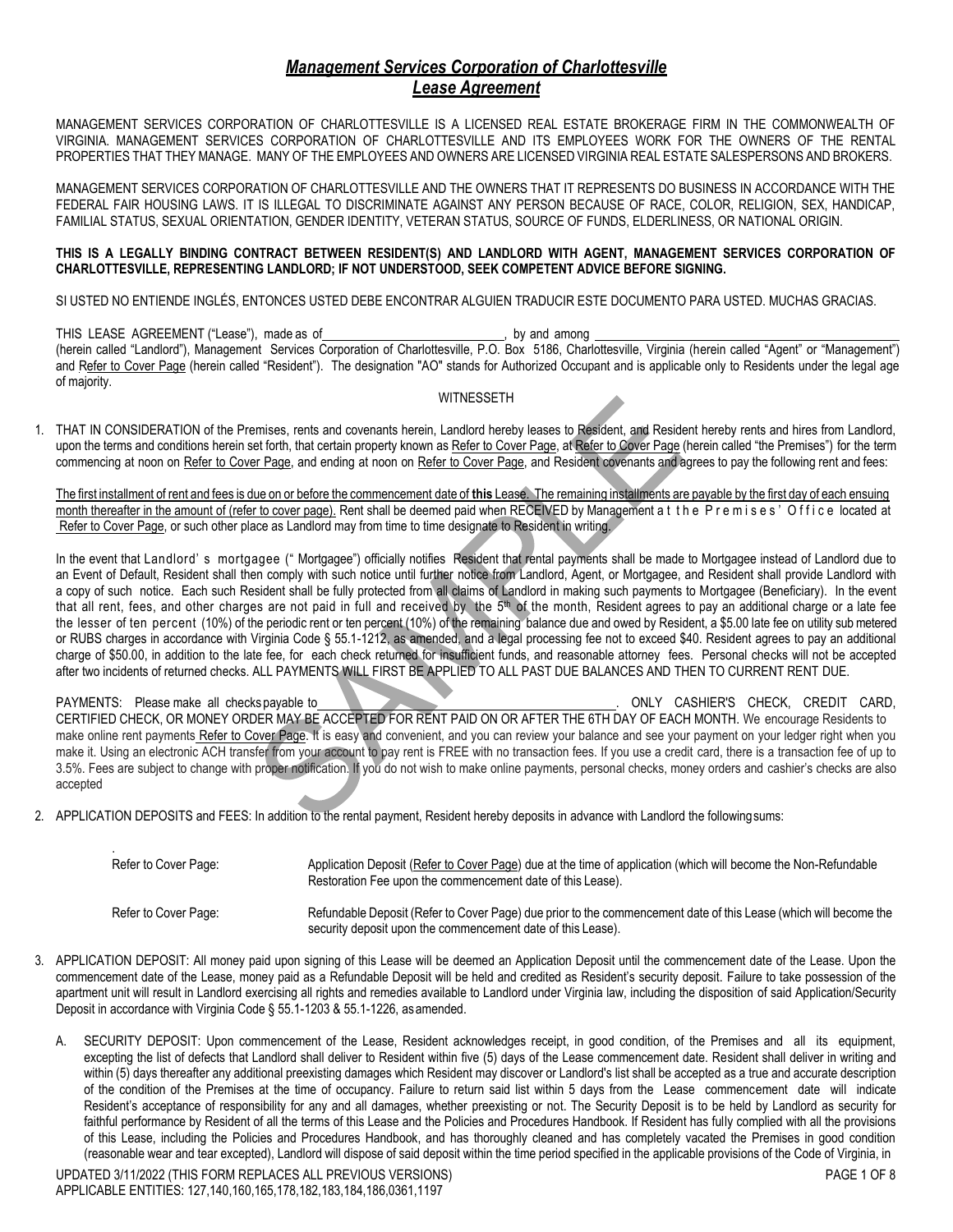effect at the time of termination of tenancy and delivery of possession, less any charges that Landlord may deduct from said deposit in accordance with Virginia Code § 55.1-1226, as amended. Resident may request in writing, at least five days prior to the final move-out inspection of the Premises, to be present at said inspection. If any portion of the deposit is retained by Landlord, Landlord shall forward to Resident, within the time period specified in the aforementioned Code section, an itemized accounting of the proceeds that are being retained and the reasons therefore. Resident agrees to notify Landlord, in writing, of his/her new address as soon as the Premises are vacated. In the event Resident defaults on any provision of this Lease, the deposit may be used by Landlord to apply against any actual damages incurred by Landlord due to said default by the Resident. (THE DEPOSIT MAY NOT UNDER ANY CONDITIONS BE DEDUCTED BY RESIDENT FROM ANY RENTAL PAYMENTS). Further, a \$25.00 non-refundable administrative fee will be required to cover the cost of handling the disbursement of said deposit, and if necessary, reporting to and complying with the Commonwealth of Virginia Treasury's Unclaimed Property Program and the applicable requirements set forth under Virginia § 55.1-1226, as amended. Per the Virginia Residential Landlord and Tenant Act, unless otherwise agreed in writing, the Landlord must list the name of each Resident on the check for the security deposit return, should one be made, when this Lease expires. By providing a name below, Resident gives Management the right to return the security deposit to the Resident listed below. **If no name is provided and a security deposit return is prepared, it will be made payable to all Residents on the Lease at that time.**

Name of Resident to Whom Security Deposit Will Be MadePayable:

- B. NON-REFUNDABLE RESTORATION FEE: is to be retained by Landlord to offset cleaning costs at the end of the Lease term. In exchange for the payment of this fee, Landlord agrees to cover the costs for cleaning of the Premises, kitchen, appliances, and bathrooms, basic steam cleaning of carpets, and waxing and buffing of floors. Charges may be assessed for excessive cleaning or stains and/or damage to the carpet or floors, as further stipulated in the Policies and Procedures Handbook.
- 4. SERVICES: Landlord shall not be responsible for or liable for delivery of messages, telephone answering service, mail or parcel delivery, nor for any service not expressly provided for in this Lease. From time to time the Landlord may accept at its place of business parcel deliveries, however, the Landlord is not responsible for any loss or damage to any parcel delivery that is delivered to its place of business. The Resident must provide the Landlord with positive proof of identification before any package will be relinquished from the Landlord's place of business. This Lease shall not be terminated because of interruption of any services, or the failure of any appliance to function properly or because of any inconvenience arising from such interruption or failure to function properly, where Landlord has been notified of any such interruption, malfunction, or failure of the above services by Resident and has made timely efforts to repairthem.
- 5. MAINTENANCE OF PREMISES: Landlord shall be responsible for keeping and maintaining at its cost and expense the exterior walls, roofs, electric wiring, water, gas and sewage pipes, heating, system, and appliances (excepting any of the above for which the municipality is responsible) in good and sanitary order, except where the damage and disrepair thereto has been caused by abuse or negligence of Resident, Authorized Occupants, Resident's family member(s), or guests, but Landlord in no way assumes liability for maintenance of areas otherwise maintained by any local municipality or by any state or federal agency, and/or not under the ownership or control of Landlord. Resident is responsible for keeping clean, clear, and unobstructed his or her own entrance and the steps and walkways, if any, leading to his or her private entrance from the parking lot sidewalk. Landlord is not responsible for repairing broken glass, window panes, screens, doors, or patio door glass broken or damaged under any circumstances, unless proximately caused by Landlord's negligence or the negligence of any of the Landlord's agents. Resident agrees to keep the Premises clean at all times, trash and garbage is to be removed at least twice a week; dirty dishes shall not be left out in order to prevent mice and roach problems; carpets are to be vacuumed and cleaned regularly; floors are to be kept cleaned.
- 6. FROZEN PIPES: Resident agrees not to turn heat below 60 degrees to prevent freezing of pipes. Resident agrees to allow Landlord to turn heat up to 60 degrees in the event pipes are in danger of freezing. Resident will pay to repair all pipes that may burst, due to his or her negligence, and any resulting damages.
- 7. INSECT AND PEST INFESTATION: Resident understands and acknowledges that he/she is responsible for keeping and for maintaining the subject dwelling unit and/or leased Premises that he/she occupies free from insects and pests, as those terms are defined under applicable Virginia law, including but not limited to Bed Bugs, and Resident is to promptly notify the Landlord of the existence of any such insects or pests located in said dwelling unit and/or in said leased Premises. Resident further understands and acknowledges that he/she shall be held liable and responsible for any such remediation and/or treatment costs incurred by the Landlord due to any such insect or pest infestation that is either proximately caused or contributed or exacerbated by the Resident, Authorized Occupants, or by the Resident's family members or guests, as provided herein. Accordingly, the Resident does hereby further agree to reimburse the Landlord in full for any extermination charges or costs incurred by the Landlord that exceed the normal costs incurred during the regularly scheduled treatment, including but not limited to any costs incurred by Landlord due to Resident's failure to have the subject unit and/or leased Premises ready and available for the scheduled treatment.
- 8. COMMON AREAS, GROUNDS, AND PATIOS: Resident agrees that grounds and patios are to be kept clear and unobstructed, (i.e.) no storage accumulation or personal belongings, tires, trash, etc. No clotheslines, clothing, towels, or linens are to be strung on patios or balconies. No charcoal or gas grills are permitted on patios or balconies. No yard sales, garage sales, moving sales or the like are permitted without the written permission of the Landlord. Landlord cannot provide tools or other equipment to Resident. Resident agrees to abide by the Policies and Procedures Handbook governing common areas and parking. Common areas are those areas designated for the use in common by all residents including but not limited to parking lots, walk ways, clubhouses, and swimming pools.
- 9. VEHICLES: No vehicle with flat tires, in an unsightly state of repair; jacked up on supports, inoperable or without current state, city, or county licenses or permits shall be permitted to remain on the Premises without approval of the Landlord. Vehicles in violation of these requirements are subject to being towed at the owner's expense. No maintenance of any kind on any motorized vehicle shall be performed on the Premises. Trailers, boats, commercial vehicles, campers, or the like are not permitted on the Landlord's property. All cars must be fully licensed and registered or they will be towed. Landlord reserves the right to issue parking permits for parking at any time he deems necessary, or to do away with any reserved parking spaces or programs.
- 10. PETS AND FIREARMS: Pets are not allowed without the express written consent of Landlord, which must be obtained BEFORE the pet is brought onto the Premises. Resident understands that there will be additional fees charged in the event that permission for a pet is given. Firearms are not allowed on the Premises.
- 11. POSSESSION: Landlord agrees that in the event of the failure of Landlord to deliver possession of the Premises at the time herein agreed, then Resident shall not be liable for rent until such time as Landlord delivers possession.

UPDATED 3/11/2022 (THIS FORM REPLACES ALL PREVIOUS VERSIONS) APPLICABLE ENTITIES: 127,140,160,165,178,182,183,184,186,0361,1197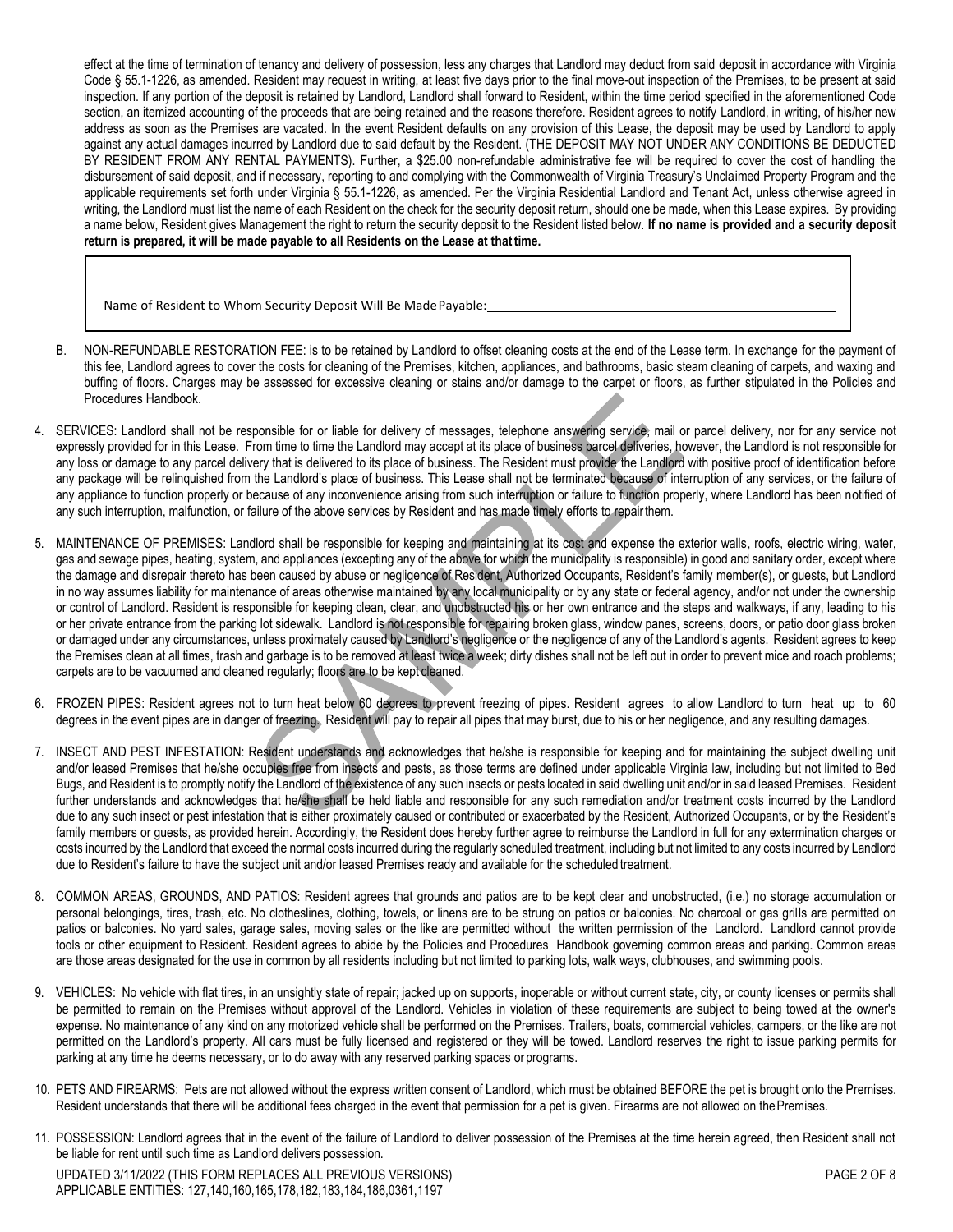- 12. REPAIRS: Resident agrees that he/she will take care of the Premises and fixtures and equipment therein, and upon the expiration of the rental period, or any extension thereof, will leave the Premises thoroughly cleaned and in good condition, ordinary wear and tear excepted. Resident shall be responsible for all repairs which are in excess of ordinary wear and tear. Accumulation of grease or the injuring of walls, ceiling or floors, or appliances, mattress stains or tears, or broken glass will not be considered ordinary wear and tear. RESIDENT FURTHER AGREES THAT HE WILL GIVE LANDLORD PROMPT WRITTEN NOTICE OF ANY DEFECTS IN THE PREMISES OR IN ANY OF THE EQUIPMENT, APPLIANCES OR PARTS THERETO AS SOON AS RESIDENT IS AWARE OF THEM. Resident agrees to pay for all expenses caused by his/her failure to promptly report any defect and for all necessary repairs in the Premises or in the equipment thereof caused by his/her own negligence, or that of Authorized Occupants or Resident's family, invitees, employees or agents.
- 13. MANAGEMENT ENTRY: Landlord may enter the Premises for the following purposes: to inspect the leased Premises; to make repairs; to show the Premises to prospective purchasers, mortgagors, and residents, and/or any other purpose permitted under Virginia law. Such entries shall not be so frequent as to unreasonably disturb Resident's peaceful enjoyment of the Premises. Such entries shall take place with prior notice to Resident; consent shall not be unreasonably withheld. If Landlord or its Agent reasonably believes that an emergency exists which requires immediate entry, such entry may be made without Resident's consent. Resident agrees to allow access and occupancy to workmen for redecorating, repairing or remodeling the Premises.
- 14. FAILURE TO PAY RENT; BREACH OF COVENANTS; BANKRUPTCY: In the event of (1) Resident's material breach of this Lease, (2) Resident's abandonment of the Premises; (3) the filing of bankruptcy or insolvency proceedings by or against Resident or the appointment of a Receiver or Trustee of his or her property; (4) Landlord not receiving any payment of rent or other charge by the fifth day of the month for which it is due; (5) Resident's denial of any right reserved in the Lease to Landlord; (6) the institution of legal proceedings by or against Resident looking to a disposition of the Premises or any part thereof; or (7) the use of the Premises by Resident, Authorized Occupant, Resident's family member, or guest for any illegal purpose, Landlord shall have the right as permitted under applicable Virginia law to terminate this Lease and to file an appropriate unlawful detainer action and to pursue subsequent eviction proceedings. Landlord's chosen recourse to any of the above cited breaches shall not deprive it of any other action or remedy permitted by law. Should Landlord pursue any such unlawful detainer action, Resident shall be liable as follows:
	- A. For all installments of rent and other charges for the remainder of the term of this Lease or until a new lease is signed, whichever first occurs.
	- B. For all expenses which may be incurred by Landlord in connection with re-renting the Premises, including, but not limited to, brokerage, advertising and other such administrative expenses. The parties acknowledge the impossibility of ascertaining the amount of such expenses and Resident therefore agrees to pay a liquidated amount of one full month's rent as payment in full for Landlord's expenses in connection with re-renting the Premises.
	- C. For any court costs and legal fees incurred by Landlord for collection of unpaid rent or other charges under this Lease including, but not limited to, reasonable attorney's fees.
	- D. For a collection fee of 25% of the amount sued for under this Lease, payable to the Agent for, but not limited to, the Agent's cost for processing all civil papers, research, case investigation, conferences with counsel, collection expenses, etc.
	- E. Resident expressly authorizes Landlord or Landlord's Agent (including a collection agency) to obtain Resident's consumer credit report, which Landlord or Landlord's Agent may use when attempting to collect past due rent payments, late fees or other financial charges due from Resident, both during the term of the Lease and thereafter.
- 15. PARTIAL PAYMENTS: Acceptance by Landlord of partial payment of rent or other charges shall not be considered nor construed to waive any right of Landlord, or affect any notice or legal proceedings, unless both parties shall agree otherwise in writing. Any payment made after initiation of court proceedings, or after Resident receives notice of material non-compliance or other breach of the Lease, will be accepted with reservation. Where Resident offers in writing reasonable cause of inability to pay the full amount of the rent when due and where Landlord agrees in writing, a schedule of timely and consistent partial payments may be utilized to enable Resident to fulfill his or her obligation to pay rent under this Lease. Landlord's agreement to such a method of payment shall not, however, operate as an acceptance of this method beyond the month for which it is utilized without the consent of Landlord to extend it to one or more additional months, and in no way constitutes a waiver of Landlord's rights under this Lease.
- 16. LIENS: In the event of any default by Resident in the payment of rent which would give Landlord one or more of the remedies available under Section 14 of this Lease, Landlord shall have the lien granted by the law upon all property of Resident located in or on the Premises.
- 17. ALTERATIONS: Resident agrees not to make alterations, installations (including installation of additional locks or chain latches), repairs or redecorations of any kind to the Premises without the prior written consent of Landlord. Such consent shall not be unreasonably withheld but Landlord may require Resident to return the Premises to its original condition when the lease term is completed and may require the payment of an additional security deposit. No electric space heaters, kerosene heaters or wood burning stoves will be permitted on the Premises. No waterbeds will be permitted on the Premises without proof of insurance acceptable to Landlord and Landlord's prior written consent. Resident agrees that any change or alteration made to the Premises shall, at the option of the Landlord, become a fixture and a permanent part of the Premises, and if this option is exercised by the Landlord, such a change or alteration shall be deemed a fixture and shall not be removed by Resident upon the expiration of this Lease.
- 18. CONVERSION TO MONTH-TO-MONTH TENANCY: Resident or Landlord must provide notice to vacate at least thirty (30) days prior to the Lease expiration date. Failure to provide such notice will result in the extension of this Lease to a month-to-month tenancy at the end of the Lease term. During such month-to-month tenancy, short- term lease fees shall apply, in addition to the market rent of the apartment. "Market Rent" shall be defined as the rate established by the Landlord without concessions. All other terms and conditions of this Lease shall remain in full force and effect. Such month-to-month tenancy shall begin on the first day immediately following the expiration of this Lease and shall continue month-to-month thereafter until either Resident or Landlord provides written notice of termination to the other party at least thirty (30) days prior to the end of the next monthly term.
- UPDATED 3/11/2022 (THIS FORM REPLACES ALL PREVIOUS VERSIONS) APPLICABLE ENTITIES: 127,140,160,165,178,182,183,184,186,0361,1197 PAGE 3 OF 8 19. FAILURE TO VACATE: Fulfillment of the requirements of the Resident to vacate the Premises on or before the termination date is essential in order to permit Landlord to rent and to meet the requirements of a new residency. Should Resident fail to vacate on or before the termination date, the Landlord may bring action for possession. The Resident shall be responsible for 150% of the per diem rate of monthly rent installment payments for the duration of the holdover period as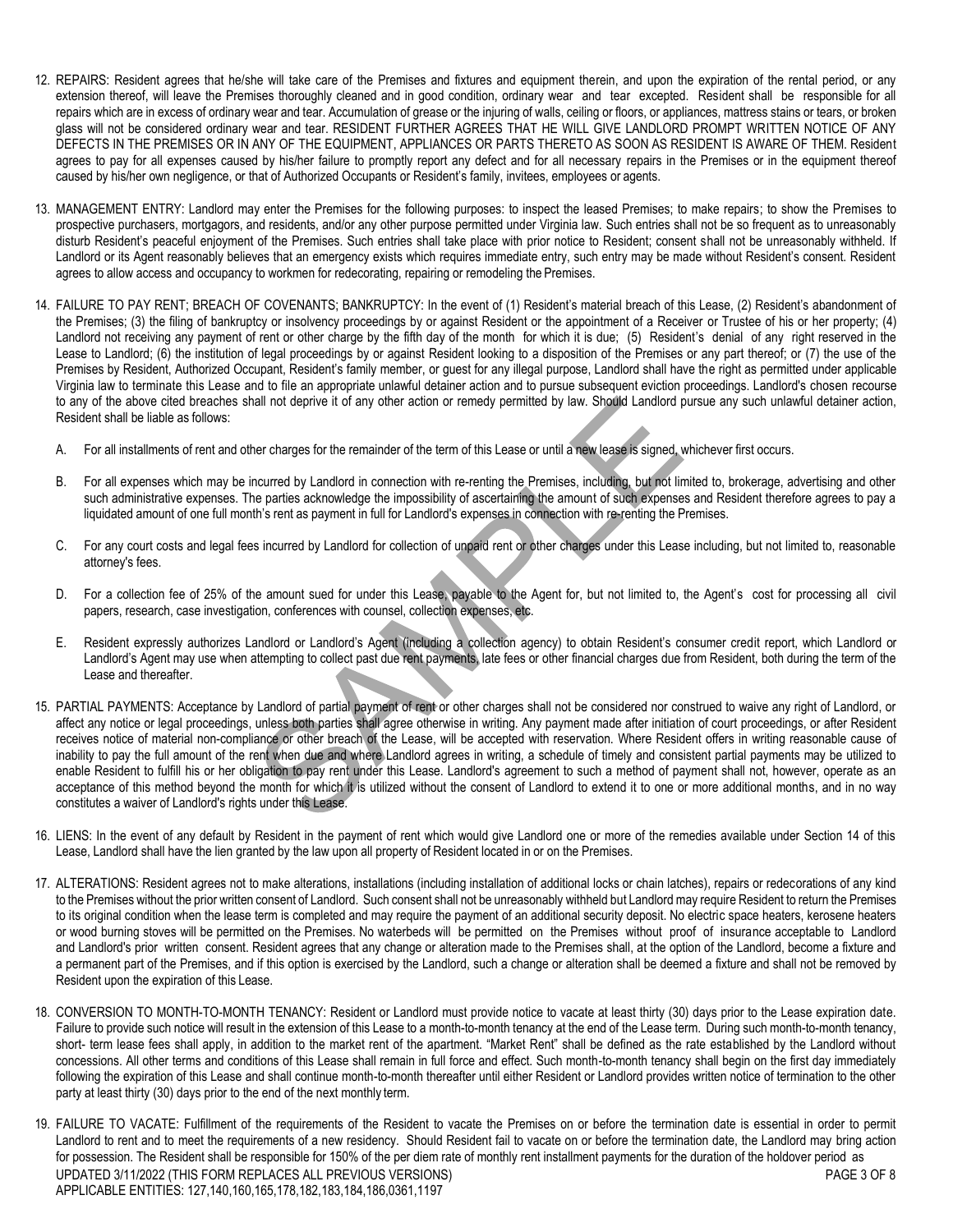provided for under Virginia Code § 55.1-1253, as amended. The Resident shall be responsible for rental payments for the duration of the holdover period. Resident shall be liable for any damages suffered by Landlord as a result of the Resident's failure to vacate, including but not limited to: marketing costs, relocation costs, legal costs including reasonable attorney's fees and court costs, and vendor charges.

- 20. VACATING: Upon termination of the Lease, Resident shall completely vacate the Premises, including the removal of all his or her property. No right of s t o r a g e i s g i v e n b y t h i s L e a s e, and Landlord has no duty to protect Resident's possessions against loss. In the event Resident's property is not removed, Landlord may dispose of same at its discretion, without any liability to Resident for damage or loss in accordance with applicable Virginia law. Resident shall pay for all costs of removal and/or storage of such property. Any item left behind by Resident not claimed within 10 days of the Lease end date will be disposed of by Landlord in accordance with applicable Virginia law. Before departure, Resident shall turn over to Landlord the Premises, all its fixtures and equipment in good and substantial repair; thoroughly cleaned and in sanitary condition, reasonable wear and tear excepted. Landlord will inspect the Premises, in Resident's presence if requested in writing by Resident, to verify the condition of the Premises and its contents.
- 21. ABANDONMENT: Vacant or apparent abandonment of the Premises (whether or not the keys are returned and accepted by the Landlord) shall give Landlord the right to possession and the option to terminate this Lease, and to remove any remaining personal effects therein and dispose of the same in a manner within its sole discretion in accordance with applicable Virginia law. Resident is required to notify Landlord when Resident will be absent from the apartment in excess of 7 days as provided under applicable Virginia law. Notwithstanding the foregoing, in the event of an abandonment and/or of Resident's notified absence as provided herein, Landlord shall not be responsible for nor will it assume or accept in any way the Resident's contractual and/or statutory duties and obligations relative to the leased Premises or otherwise; all such duties and obligations are to remain with and to be honored by Resident.
- 22. QUIET ENJOYMENT/USE OF PREMISES: Landlord covenants that Resident, on paying the rent and performing the covenants and conditions contained in this Lease, shall and may peaceably and quietly have, hold, and enjoy the premises. The premises shall be occupied only by Resident as a private dwelling and for no other purposes. No other persons other than those signing this Lease as Resident or listed as Authorized Occupant, whether or not such person is a member of the family of the Resident, shall occupy the premises. Resident covenants that no use shall be made or permitted to be made of the premises, or any part thereof, and no acts done therein that may unreasonably disturb the quiet enjoyment of any other Resident in the building of which the leased premises are a part. To avoid disturbances from overcrowding, the maximum number of persons allowed in an apartment at any given time should not exceed 10 depending on the size of the dwelling and no more than 6 persons are permitted on balconies at one time. In the event that Resident's conduct, or that of his/her family or invitees, is unreasonably injurious or damaging to Landlord and/or to the rights, privileges or welfare of the other occupants of the apartment community, Landlord may terminate this Lease as provided for under the Virginia Residential Landlord and Tenant Act.
- 23. INJURY, DAMAGE, OR DESTRUCTION: Landlord shall be liable to Resident only for any damages to Resident's person or property by reasons of Landlord's negligent failure to keep said premises in reasonable repair. RESIDENT IS REQUIRED TO MAINTAIN AND PROVIDE LEGAL LIABILITY INSURANCE FOR DAMAGE TO THE LANDLORD'S PROPERTY FOR NO LESS THAN THE FOLLOWING CAUSES OF LOSS: fire, smoke, explosion, backup or overflow of sewer, drain or sump pump, water damage, and falling objects. In the event of the destruction of the leased premises by fire, explosion, the elements, or otherwise through no fault or negligence of Resident, Authorized Occupant, Resident's family or guests, or in the event of such partial destruction as to render the premises unfit for occupancy, the term hereby created shall, at the option of either party upon 14 day notice to the other, be terminated as of the expiration of the 14 day notice as provided by Virginia Code § 55.1-1240, as amended, and the accrued rent shall be paid up to the time of such termination. If neither party desires to terminate the Lease, Landlord shall enter and repair the premises with reasonable speed and, if Resident continues to occupy for the duration of such repairs, the rent will be reduced by a reasonable amount for the period during which repairs are completed.
- 24. REQUIRED INSURANCE: For the duration of the Lease, each Resident is required to maintain and provide the following minimum required insurance coverage:

\$50,000 Limit of Liability for Resident's legal liability forno less than the following causes of loss: fire, smoke, explosion, backup or overflow of sewer, drain or sump, water damage, and falling objects ("Minimum Required Insurance").

Each Resident is required to furnish Landlord with evidence of Minimum Required Insurance prior to the first day of the month of the commencement date of their lease and prior to the firstday of the month of any renewal period. In the event that evidence of Minimum Required Insurance is not so provided, the Resident will be charged under the Landlord's Required Resident Liability Insurance Policy ("LRRL"). Charges for LRRL will not be credited or removed for the current month if evidence of Minimum Required Insurance is provided after the first of the current month. If at any time Resident does not have Minimum Required Insurance, Resident is in breach of the Lease and Landlord shall have, in addition to any other rights under the Lease, the right but not the obligation to purchase Minimum Required Insurance coverage and seek reimbursement from the Resident for all costs and expenses associated with such purchase.

Resident may obtain renter's insurance, personal liability insurance, legal liability insurance or any other insurance product provided that it meets the Minimum Required Insurance provision of the Lease. Resident may obtain such insurance from an insurance agent or insurance company of Resident's choice. If Resident furnishes evidence of such insurance and maintains such insurance for the duration of the Lease, then nothing more is required. If Resident does not maintain Minimum Required Insurance, the Minimum Required Insurance provision of the Lease may be satisfied by Landlord, who may schedule the Resident or their unit for coverage under the Landlord's Required Resident Liability Insurance Policy ("LRRL"). The coverage provided under the LRRL will provide the Minimum Required Insurance coverage listed above. An amount equal to the total cost for LRRL coverage shall be charged to Resident by the Landlord. Some important points of this coverage, which Resident should understand are:

- A. LRRL is designed to fulfill the Minimum Required Insurance provision of the Lease. The Landlord's Agent is the Named Insured and Landlord is an Additional Insured under the LRRL. Resident is not the Named Insured under the LRRL policy. The Resident's rights (if any) under the LRRL policy are limited.
- UPDATED 3/11/2022 (THIS FORM REPLACES ALL PREVIOUS VERSIONS) PAGE 4 OF 8 B. LRRL coverage is not personal liability insurance or renter's insurance. Landlord is not responsible for the Resident's personal property. Landlord makes no representation that LRRL covers the Resident's personal property (contents) or personal injury, additional living expenses, off-Premises exposures, or liability arising out of bodily injury or property damage to any third party in such amounts as might be provided under a renter's insurance or similar policy. If Resident needs any of these coverages, then Resident should contact an insurance agent or insurance company of Resident's choice. Further, Landlord is not responsible to any resident, guest, invitee, or occupant for damage or loss of any personal property or personal injury proximately caused by the following incidents including but not limited to fire, smoke, rain, flood, water and pipe leaks, hail, ice, snow, lightning, wind, explosions, earth quakes, interruption of utilities, theft, hurricanes, negligence of other residents, occupants, or invited /uninvited guests, and /or vandalism unless otherwise required by applicable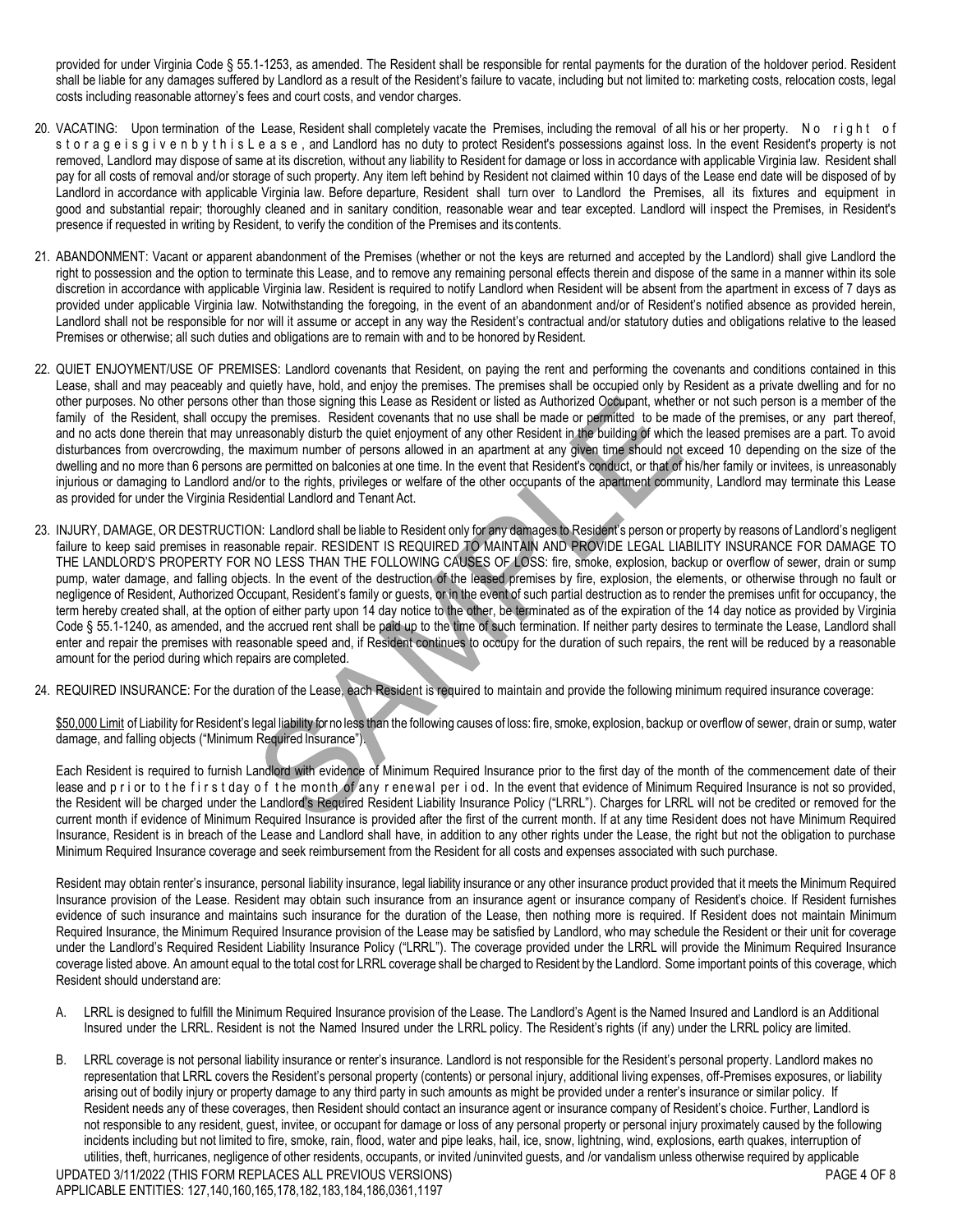Virginia law. Therefore, we strongly urge you to obtain your own renter' s insurance in order to protect you and your household and your guests or invitees from any losses to personal property and /or to personal injury proximately caused by any occurrences or incidents such as the ones listed herein, which such list is not exclusive.

- C. In addition, we urge all Residents, and in particular those residing in property located in a special flood hazard area such as coastal areas, areas near rivers, and areas prone to flooding, to obtain flood insurance. Renter's insurance may not cover damage to your property due to flooding. Consequently, you are advised to contact the Federal Emergency Management Agency (FEMA) or visit the websites for FEMA' s National Flood Insurance Program or to contact the Virginia Department of Conservation and Recreation' s Flood Risk Information System to obtain information regarding whether the subject property is located within a special flood hazard area.
- D. Coverage under the LRRL policy may be more than the cost of Minimum Required Insurance obtainable by Resident elsewhere. At any time, Resident may contact an insurance agent or insurance company of their choice for insurance options to satisfy the Minimum Required Insurance provision of the Lease.
- E. Licensed insurance agents may receive a commission on the LRRLpolicy.
- F. The total cost to the Resident for LRRL coverage shall be twelve dollars (\$12.00) per month. This iscomprised of (\$8.52) payable to the insurance company as premium, (\$0.48) in premium taxes, and three dollars (\$3.00) retained by Agent as an Administration Fee for monthly administration, reporting, processing, and handling. The total cost may be increased by not more than \$1.75 per month at any time within a 12-month period upon thirty (30) days' written notice to Resident.

Scheduling under the LRRL policy is not mandatory and Resident may purchase Minimum Required Insurance from an insurance agent or insurance company of Resident's choice at any time. Provided such coverage meets the Minimum Required Insurance provisions of the Lease, then coverage under the LRRL policy will be terminated by the Landlord. Residents who choose to obtain their own insurance are strongly advised to verify that their insurance product covers the Minimum Required Insurance. Many renter's insurance policies do not cover liability for water damage. Insurance policy limitations can be confusing and insureds often find themselves without the coverage they thought they had when they need it the most. For Residents who choose to obtain their own insurance, proof of such insurance, such as the Declaration page of their policy, must include the full name of the Resident, the address of the Premises they are leasing, and the expiration date of their policy.

- 25. KEYS: In the event that Resident gets locked out of the Premises during office hours, a key may be obtained from the Management office or other such place as Landlord may designate to Resident in writing. If a key is delivered after office hours, Resident agrees to pay a fee not to exceed \$125. Landlord makes no promise that any employee will be able to deliver a key after hours. Keys which are loaned to Resident by Landlord must be returned by the close of business that day or Resident agrees to allow Landlord to rekey the lock. Resident agrees to pay for the cost of the labor and materials to rekey the lock. POSITIVE PROOF OF IDENTIFICATION WILL BE REQUIRED BEFORE LANDLORD WILL PROVIDE ACCESS TO THE UNIT; KEYS WILL NOT BE RELEASED TO ANYONE WHO IS NOT A PARTY TO THE LEASE. On or before the expiration date of this Lease, all copies of the keys to the Premises must be returned to the offices of Management. Failure to do so will result in a charge to the Resident to replace or rekey all locks.
- *26.* NOTICES: Notices may be served upon Resident in person, by regular mail, text, or by email, pursuant to Virginia Code §55.1-1202, as amended, whether or not said mailing is accepted by Resident. Management will provide notice to residents as deemed necessary via electronic delivery. By providing current and accurate contact information below Resident acknowledges and agrees to this provision and will accept notice via email *and text messaging (\*standard text messaging fees may apply – to opt out simply respond "stop" to the text message).* It is the Resident's responsibility to notify Management if the contact information listed below changes during the Lease term. Further, should Resident elect to have notice sent and received in paper form, please so notify Management in writing of this election. Management does not sell, rent, loan, trade, or lease the addresses on our lists to anyone. Written notice of termination to Landlord, as well as other written notices required in this Lease, must be presented or mailed to the Management office located at Refer to Cover Page or other such place as Landlord may designate to Resident in writing.

| Phone: Phone: |  |
|---------------|--|
|               |  |
| Phone: Phone: |  |
|               |  |

27. RECEIPT: Each of the parties acknowledges receipt of a copy of this Lease as well as a copy of the Policies and Procedures Handbook, which shall be incorporated by reference herein. The Lease shall be binding upon and inure to the benefit of Landlord and its successors in interest.

UPDATED 3/11/2022 (THIS FORM REPLACES ALL PREVIOUS VERSIONS) APPLICABLE ENTITIES: 127,140,160,165,178,182,183,184,186,0361,1197 FURTHER, EACH OF THE PARTIES ACKNOWLEDGES RECEIPT OF THE LEAD BASED PAINT AND ASBESTOS DISCLOSURE, IF APPLICABLE.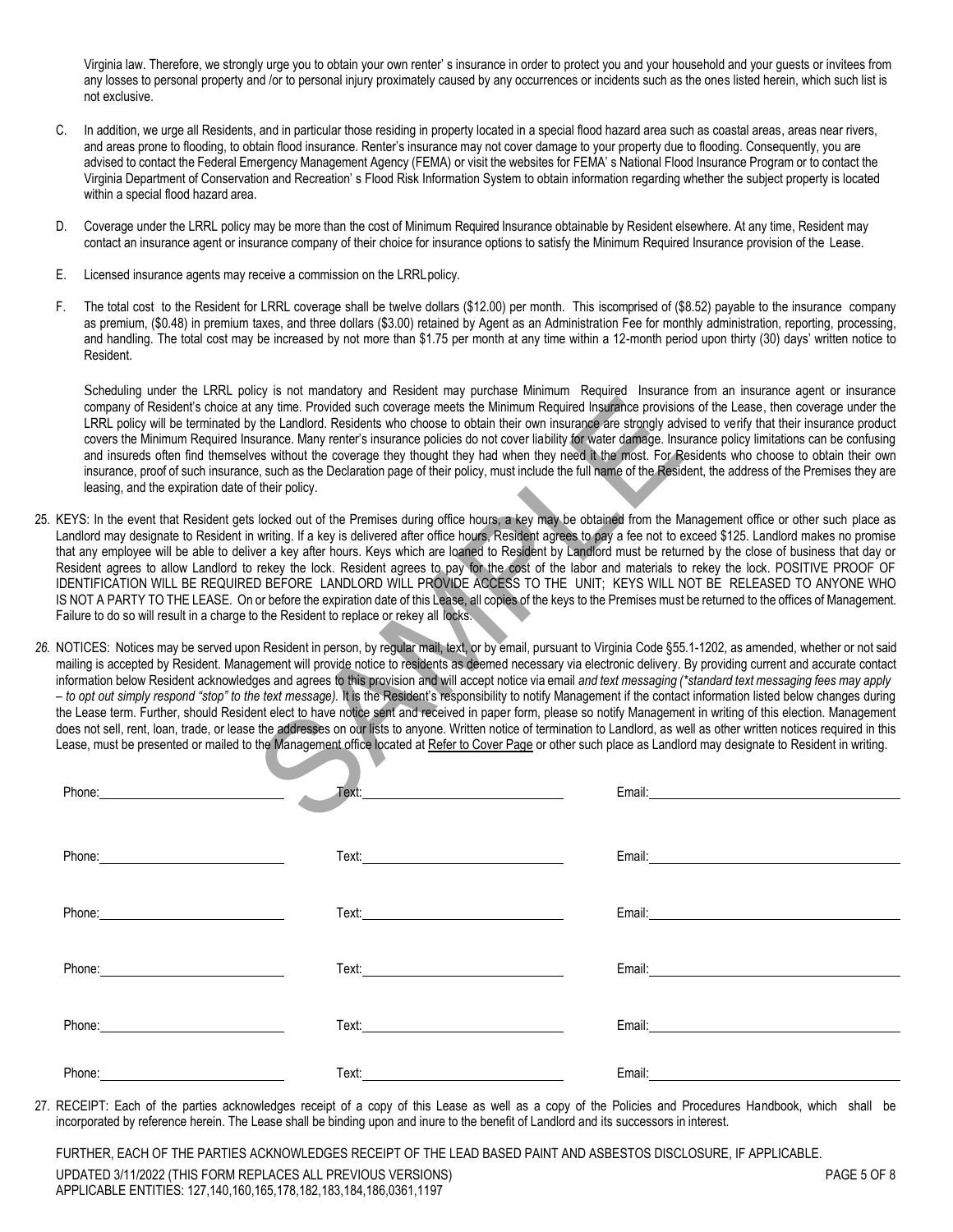- 28. CONSENT AND WAIVERS: It is expressly stipulated that all covenants herein are independent. Express and implied warranties of habitability shall not extend beyond those areas or those repairs for which Landlord has assumed responsibility.
- 29. AUTHORITY: All Residents named herein are jointly and severally liable for all terms and conditions of this Lease.
- 30. UTILITIES AND EQUIPMENT: The Landlord agrees that he will furnish those utilities and equipment listed on the CoverPage.
	- A. Resident hereby agrees to pay a utility fee or bill for water, sewer, gas, or trash disposal if such is listed on the Lease Cover Page due and payable as additional rent. Resident responsibility for Utilities varies by Property. Resident understands and agrees to abide by Utility policies as indicated on the Lease Cover Page and in the attached "Utility Coverage, Cost, and Billing" addendum. This fee or bill shall be due on the first of each month, subject to the terms and conditions outlined in Section 1 above. Utilities are defined as any one or all of the following: water, sewer, gas, electricity, trash removal, internet, and recycling, and as further defined on the "Cover Page". Landlord reserves the right to suspend any utility fee at any time with thirty (30) days written notice and exercise the cost recovery options listed under Section 31 of this Lease.
	- B. Resident is responsible for contacting local utility companies to initiate services for which Resident is responsible, and Resident must maintain those services through the term of the Lease to avoid damage to the Premises. SERVICE MUST BE INITIATED ON OR BEFORE THE LEASE COMMENCEMENT DATE.
	- C. You authorize the Landlord and/or their Representative(s) to access and utilize your past, current, and 60-month future energy billing and consumption data so that the Property Owner can effectively track the multifamily building's energy utilization systems. This is an effort to maximize potential building energy savings, satisfy energy usage reporting requirements, and to lower residents' utility bills.
- 31. WATER, SEWER, AND GAS RIGHT TO SUBMETER OR IMPLEMENT "RUBS": Landlord reserves the right to separately meter, sub-meter, or implement a ratio utility billing system ("RUBS") on, within the meaning of Virginia Code §55.1-1212, as amended, the Premises for water and sewer/wastewater or gas at any time during the term of this Lease and until Resident vacates the Premises. Such RUBS shall utilize a for mula to be determined by Landlord. Landlord shall provide Resident with sixty (60) days prior written notice of said separate metering, sub-metering, or RUBS implementation of the Premises. Resident shall permit Landlord access to the Premises to make alterations necessary for the installation of a separate meter or sub-meter. In the event of such metering, submetering, or RUBS, Landlord or Landlord's Agent will bill the Resident for its water and sewer or gas consumption based on its pro-rated share of the Landlord's total bill and any applicable administrative fees or increase in such fees upon thirty (30) days written notice to Resident.
- 32. APPLIANCES: No washer, dryer, portable dishwasher or other appliances may be installed in any unit without the written permission of the Landlord. Any costs incurred to remove these items or repair any item in the apartment caused by violation of this provision will be billed to the Resident.
- 33. POLICIES AND PROCEDURES HANDBOOK: Resident hereby acknowledges receipt of the Policies and Procedures Handbook and agrees that the Policies and Procedures Handbook is incorporated by reference into this Lease and Resident further agrees to comply with it including any reasonable modifications which Landlord may make of which Resident has notice.
- 34. ORDINANCES AND REGULATIONS: Resident and Landlord agree not to violate any county or city ordinance, or state or federal law. Resident agrees not to commit or permit any waste or nuisance in or about the Premises or keep any combustible materials in the Premises or do anything that might create a hazard or fire on the Premises. Resident acknowledges that the sale, distribution or use of illegal drugs or abuse of legal drugs, is expressly prohibited by state and federal law. Such activity engaged in by Resident, Authorized Occupants, Resident's family member(s), or guests, or any arrests for such activity in or around Agent managed Apartments, will lead to immediate termination by Landlord of this Lease pursuant to Virginia Code §55.1-1245, as amended.
- 35. ASSIGNMENT: In accordance with Virginia Code §55.1-1204(E), as amended, it shall be within the Landlord's sole discretion whether or not to provide subletting or re-rental services to Resident. Resident cannot engage in sublets, transfers, or Resident changes without written permission of Landlord in advance. Sublets and Rerentals are subject to fees.
- 36. AGREEMENT TO ARBITRATE TORT DISPUTE: Landlord and Resident agree that, if any personal injury or property damage claim (as defined below and hereinafter referred to collectively as a "Claim") should arise between them during the course of the Resident's tenancy with Landlord as evidenced under the subject Lease Agreement, the Claim shall be resolved by mandatory and binding arbitration in accordance with the Uniform Arbitration Act, cited as Virginia Code §8.01-581.01, et. seq. Said arbitration shall be presided over by a single arbitrator, who shall render a written decision with separate findings of fact and conclusions of law in accordance with applicable Virginia law. An award by the arbitrator shall be final and shall be binding on all parties to the proceeding, and the arbitrator shall apply the substantive law of the Commonwealth of Virginia. The arbitration shall be held in the jurisdiction in which the subject leased premises is located. All arbitration costs and expenses shall be borne as determined by the arbitrator. Judgment on any award may be entered by either party in the state circuit court or in the federal district court in the jurisdiction in which the leased premises is located. If any section or portion of this Arbitration Agreement is determined to be unenforceable, the remainder of the Agreement shall continue in full force and effect. This Arbitration Agreement shall survive any payment of Resident's financial obligations due and owing under the subject Lease Agreement, and it shall likewise survive any termination or cancellation of said Lease Agreement as between Landlord and Resident.
- 37. CLAIM DEFINED: Under the above mandatory Arbitration Agreement, a Claim is defined as any action or right of action or cause of action as between Landlord and Resident that arises in either law or in equity and that concerns a tort and that is proximately related to any alleged injuries to either person or to property, both real and personal, and also in cases of death. An action or right of action or cause of action that concerns matters of contract, in either law or in equity, arising from the underlying Lease Agreement or from any other contractual relationship existing between Landlord and Resident shall not be considered a Claim and shall not be subject to the foregoing mandatory arbitration.

THE PARTIES HERETO UNDERSTAND THAT THEY ARE WAIVING THEIR RIGHTS TO TRIAL BY JURY ON ALL CLAIMS.

38. VIRGINIA RESIDENTIAL LANDLORD AND TENANT ACT: This agreement is governed by the Virginia Residential Landlord and Tenant Act. In the event any provision in this Lease or the Policies and Procedures Handbook conflicts with the requirements of that Act, the Act will control and the conflicting provisions of this Lease or the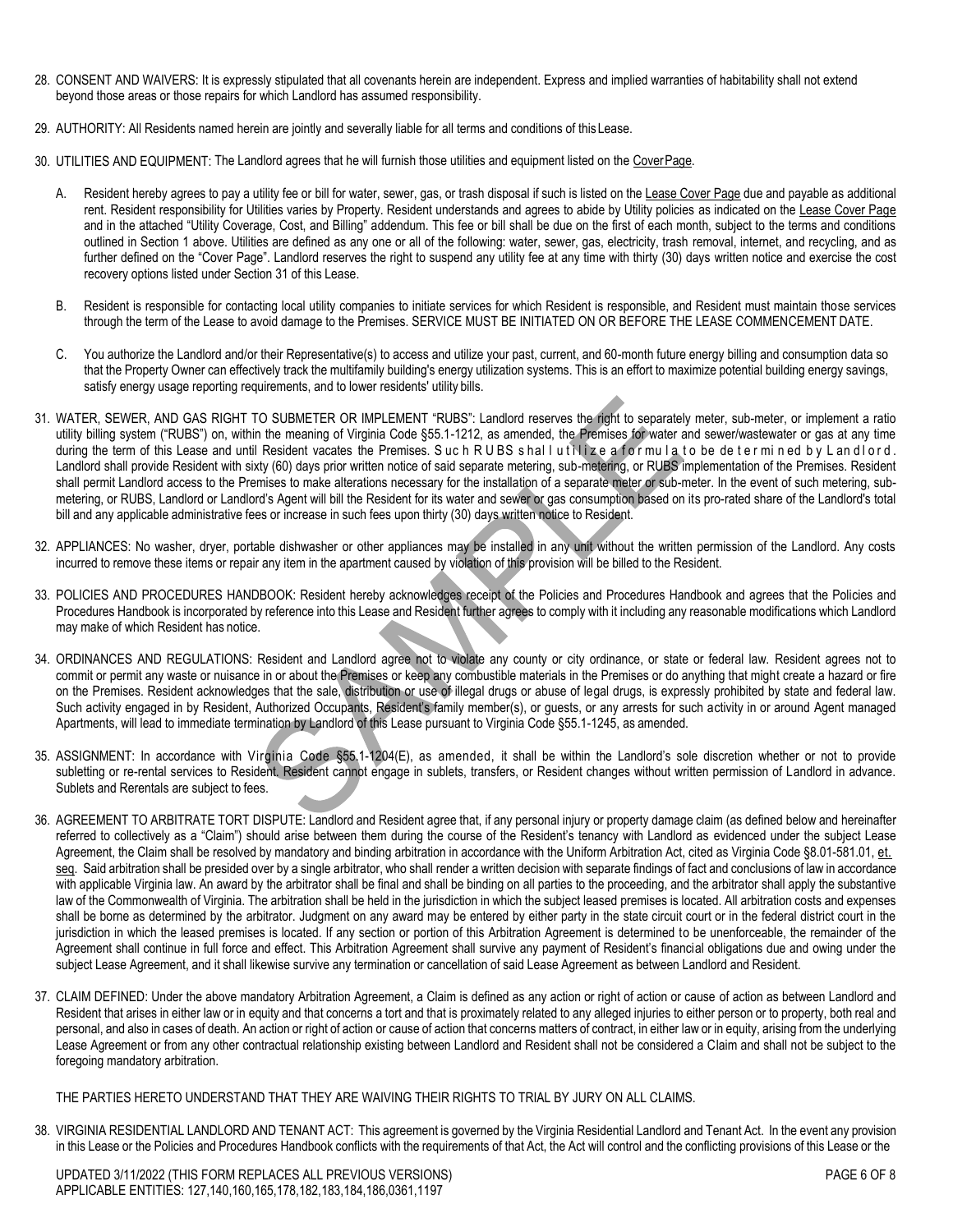Policies and Procedures will be considered deleted.

- 39. TELECOMMUNICATION SERVICES: Resident understands and agrees that at all times during the term of the Lease, Landlord shall have the absolute right to determine who shall provide cable television service and/or internet service to the Premises. Landlord may replace the then-current provider of cable television and/or internet service with some other provider of such service. The absolute right of Landlord to determine who shall provide cable television and/or internet service, and to replace any such provider at any time, shall not be diminished or affected by the existence or terms of any agreement between Resident and any such provider of cable television and/or internet service. Resident hereby consents and gives Landlord permission to disclose Resident's name, addresses, telephone numbers, electronic mail addresses, and Lease terms to the provider(s) of network access, cable television, internet, and telephone services for the Premises. Any information disclosed to said provider(s) is solely for the use of the provider(s) for the express purposes of providing telecommunications services to the Resident.
- 40. SUBORDINATION: Resident agrees that this Lease is and shall be subordinate in lien, dignity, and priority to the lien of any mortgage or deed of trust placed upon the Premises by Landlord. Resident agrees further to attorn to Landlord's successors in interest and assigns, including Landlord's mortgagees or purchasers at foreclosure from deeds of trust encumbering the Premises or grantees under deeds in lieu of foreclosure. It is understood, however, that such subordination by Resident as to any future mortgages or deeds of trusts shall only be given by Resident and become effective if, as and to the extent that Resident shall have been given in writing as agreement of quiet enjoyment and nondisturbance, in a form reasonably acceptable to Resident, by Landlord's future mortgagees, providing, in substance, that upon Resident's attorning to such parties, they will permit Resident to remain in possession of the Premises and to have quiet enjoyment thereof pursuant to the provisions of this Lease.
- 41. REPRESENTATIONS IN RENTAL APPLICATION: This Lease was entered into based upon the representations of Resident(s) contained in the Rental Application. If any of those representations are found to be misleading, incorrect, inaccurate and/or untrue, Landlord may immediately terminate this Lease and notify Resident(s) to vacate the Premises.
- 42. MOLD AND MILDEW: Resident acknowledges that it is necessary for Resident to provide appropriate climate control, keep the Apartment clean, and take other measures to retard and prevent mold and mildew from accumulating in the Apartment. Resident agrees to clean and dust the Apartment on a regular basis and to remove visible moisture accumulation on windows, walls and other surfaces as soon as reasonably possible. Resident further agrees not to block or cover any of the heating, ventilation or air-conditioning ducts in the Unit. Resident agrees to immediately report to the management office: (i) any evidence of a water leak or excessive moisture in the Apartment, as well as in any storage room, garage or other common area; (ii) any evidence of mold- or mildew-like growth that cannot be removed by simply applying a common household cleaner and wiping the area; (iii) any failure or malfunction in the heating, ventilation, air conditioning systems or laundry systems in the Apartment; and (iv) any inoperable doors or windows. Resident further agrees that Resident shall be responsible for damage to the Premises and Resident's property as well as injury to Resident, Authorized Occupants, Resident's family member(s), and guests resulting from Resident's failure to comply with the terms of this Section.
- 43. FINAL AGREEMENT: This Lease contains the final and entire agreement between the parties hereto and no party to this Lease shall be bound by any term, condition, or representation, oral or written, not set forth or provided within it.
- 44. MODIFICATIONS: All modifications of this Lease shall be in writing and executed by both parties; NO ORAL MODIFICATIONS OR AGREEMENTS HAVE BEEN MADE OR SHALL BE MADE.
- 45. PHOTOGRAPHY: By signing below you agree to release, hold harmless and indemnify Landlord and Landlord's representatives from and against all claims, demands, costs, expenses (including attorney's fees), and cause of action arising out of or in any manner relating to any personal damage from use of photography of your apartment. The undersigned releases Management of any liability that might be associated with the use of a photograph involving the above-mentioned name(s) (See Cover Page). This photograph may be used in web or print media.
- 46. Management does not recommend that a prospective Resident sign a lease agreement for an apartment home they have not seen. Although many apartments within a certain community may be similar and may even have the same floor plan, they will never be identical. Although we make every effort to show the apartment you will sign for, sometimes conditions beyond our control make that impossible. If you are not comfortable signing a lease for an apartment you have not seen, we urge you to inform a team member so that we can make those arrangements.

Please understand that all apartments are rented on a first come, first served basis and that no apartments will be "held" while arrangements are made to show a specific apartment. In some cases, showing an apartment may not be possible at all. Resident agrees and understands that the apartment he/she is renting may be different than the apartment shown to him/her by our Marketing Department (which may include, but is not limited to, floor plan variations, floor or carpet style, fixtures, cabinet style, appliances, etc.).

47. EXECUTION OF THIS AGREEMENT: In lieu of an original signature to this agreement, Landlord will accept a valid and legitimate electronic and/or facsimile signature of the Resident. In so doing, Resident hereby acknowledges his or her endorsement and acceptance of this agreement, and he or she waives any challenge to validity of this agreement based on Resident's endorsement by electronic and/or facsimile signature. THE RESIDENT HEREBY EXPRESSLY AGREES TO THE USE OF ELECTRONIC SIGNATURES FOR THIS LEASE.

WITNESS THE FOLLOWING SIGNATURES:

Resident Date

Resident Date